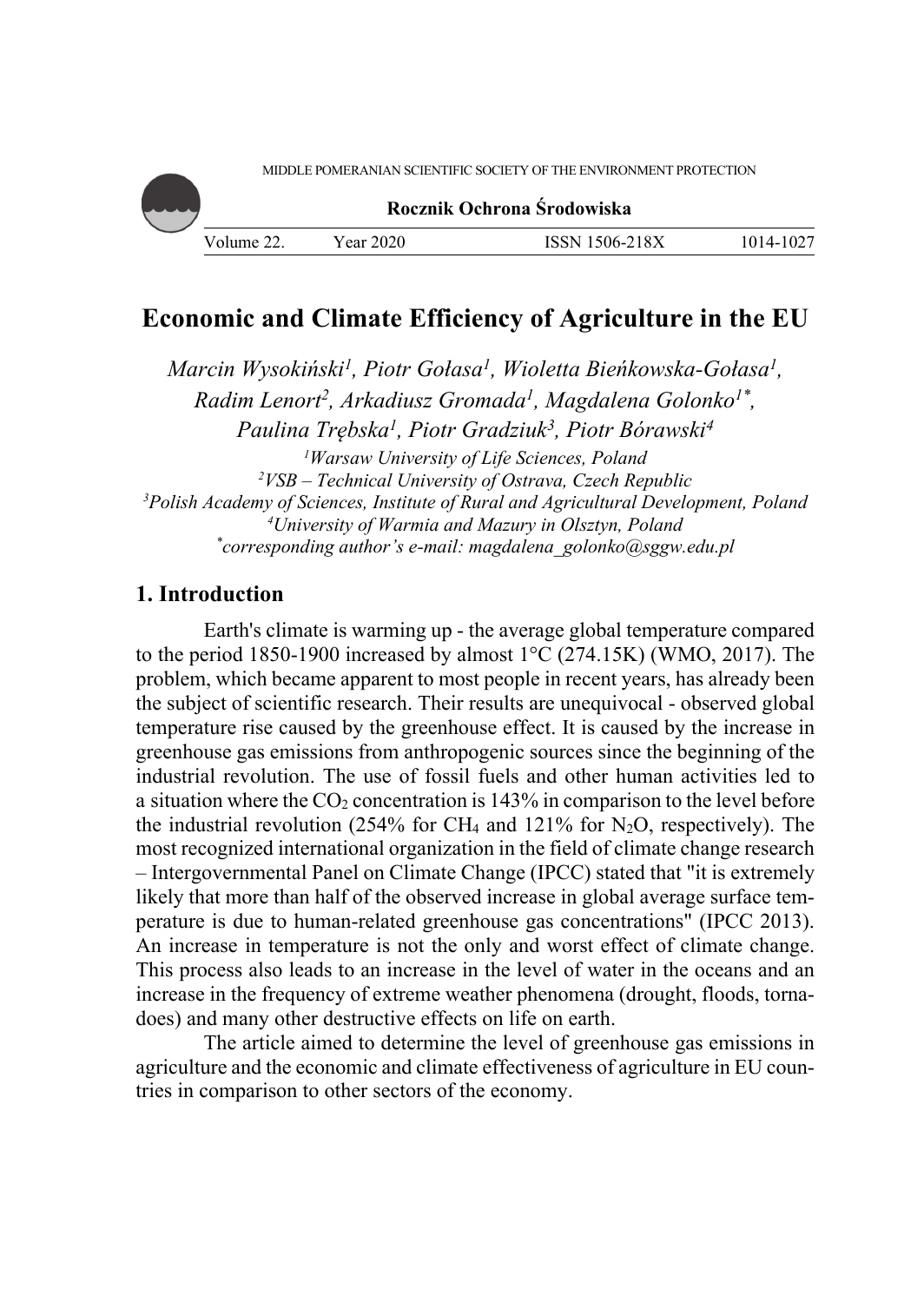The following research questions were adopted:

What changes in greenhouse gas (GHG) emissions in agriculture have occurred in recent years?

Which countries in the EU have agriculture with the highest economic and environmental efficiency?

# **2. Research basis**

# **2.1. Climate change and greenhouse gas emissions**

The year 2019 was the warmest in the history of measurements in Europe, and the temperature anomaly calculated to the reference period 1980-2010 was 2°C (275.15K).

Climate change will have a major impact on natural ecosystems, which may have the ability to adapt to climate change, but not as rapidly as it is today. Climate change may also harm agricultural development, including (Sulewski & Czekaj 2015):

- plant growth and crop yields,
- changes in the frequency of atmospheric phenomena with catastrophic effects (heat, drought, floods),
- shifts of the vegetation zone of plants by 300-800 km to the north and 500 m up in the mountains,
- increased risk of fungal diseases and weeds for crops,
- increasing the area of crops requiring irrigation,
- increasing water salinity,
- fall in yields in Africa, Central America, India and Southeast Asia,
- increase in the number of people exposed to hunger by 400 million,
- increasing the frequency of forest fires,
- the disappearance of some species of animals living in the coastal zone,
- the loss of many marine mammals living in Arctic and Antarctic waters.

Given these issues, reducing greenhouse gas emissions is becoming an increasingly important problem. According to scientists' warnings, the world has less and less time to take appropriate actions. Therefore, after long negotiations, on December 12, 2015, during the Paris climate conference, nearly 200 countries adopted an agreement aimed at halting global warming. The most important provisions of the agreement are included in art. 2 Convention (United Nations 2015). It assumes maintaining a temperature rise below the  $2^{\circ}$ C limit compared to pre-industrial times and making efforts to limit the increase to 1.5°C. In art. 4 of the Convention stipulates that to achieve these objectives, countries undertake to reduce current green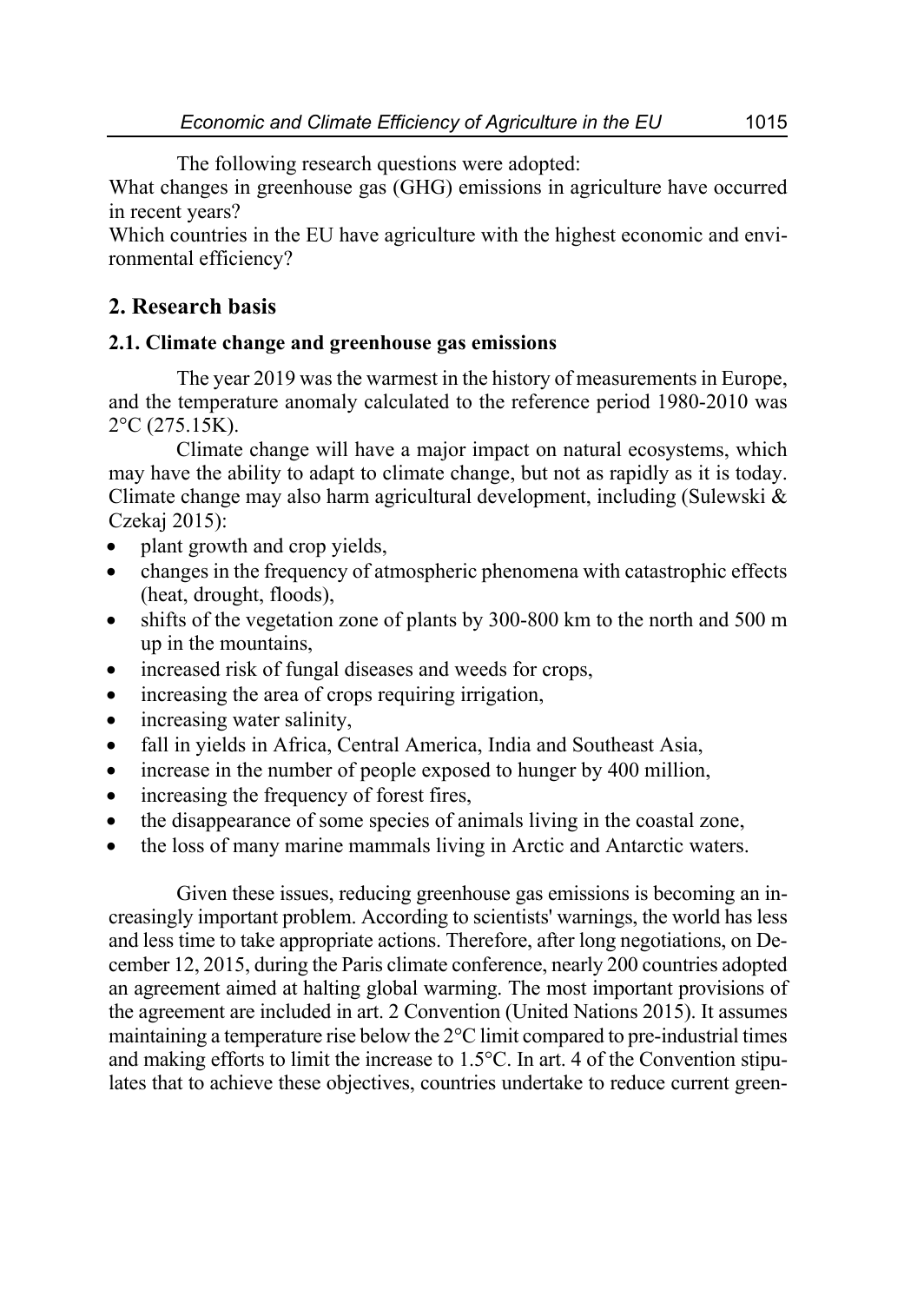house gas emissions as soon as possible until a balance is reached between anthropogenic emissions and the uptake of these gases. This balance is to be achieved in the second half of the 21st century. However, attempts to withdraw from some agreements and question their legitimacy are very worrying.

# **2.2. Agriculture and greenhouse gas emissions**

Agriculture is responsible for almost one third of anthropogenic emissions that cause climate change, including about  $50\%$  of methane (CH<sub>4</sub>) emissions and 70% of  $N_2O$  emissions – mainly from the fermentation of ruminants, excrements, rice cultivation and nitrogen fertilizers (McIntyre et al. 2009). Methane is largely a by-product of agriculture (rearing of ruminants, rice cultivation), while nitrogen oxides are formed during wood burning, fossil fuels, and the use of nitrogen fertilizers. Industrial agriculture plays a shameful role in this respect (Gołębiewska & Pajewski 2016), being responsible for the excessive use of pesticides, including dichlorodiphenyltrichloroethane (DDT), poisoning of soils and waters with nitrogen compounds and the use of problematic genetically modified organisms (GMOs). It should be remembered that thanks to it the problem of food scarcity was solved (at least in developed countries).

Assuming that current trends are maintained, the reduction of greenhouse gases in agriculture by 2050 compared to 1990 is to amount to almost 50% (see Table 1) (European Commission 2011). One should bear in mind that some of the sectors as e.g. transport is one of the most important factors for development of the regions (in particular sustainable development), which enables the creation of new businesses or supports contacts with other regions (Gnap et al. 2019), nevertheless this sector is obliged for changes in greenhouse gas emission as well (Jacyna et al. 2018). Modelling of GHG gases diffusion is also an important aspect to consider, allowing to predict the spread and possibly impact of sources of GHG on the environment (Piekarski & Kowalska 2017).

| Reduction of greenhouse gas emissions | Gas reduction level $(\% )$ |                |
|---------------------------------------|-----------------------------|----------------|
| compared to 1990                      | 2030                        | 2050           |
| Whole                                 | $-40$ to $-44$              | $-79$ to $-82$ |
| By sector                             |                             |                |
| Energetics                            | $-54$ to $-68$              | $-93$ to $-99$ |
| Industry                              | $-34$ to $-40$              | $-83$ to $-87$ |
| Transport                             | $+20$ to -9                 | $-54$ to $-67$ |
| Residential and commercial buildings  | $-37$ to $-53$              | $-88$ to $-91$ |
| Agriculture                           | $-36$ to $-37$              | $-42$ to $-49$ |
| Gases other than $CO2$                | $-72$ to $-73$              | $-70$ to $-78$ |

**Table 1.** The planned reduction of greenhouse gas emissions by sector in EU countries in 2030-2050 compared to 1990

Source: European Commission 2011, 6.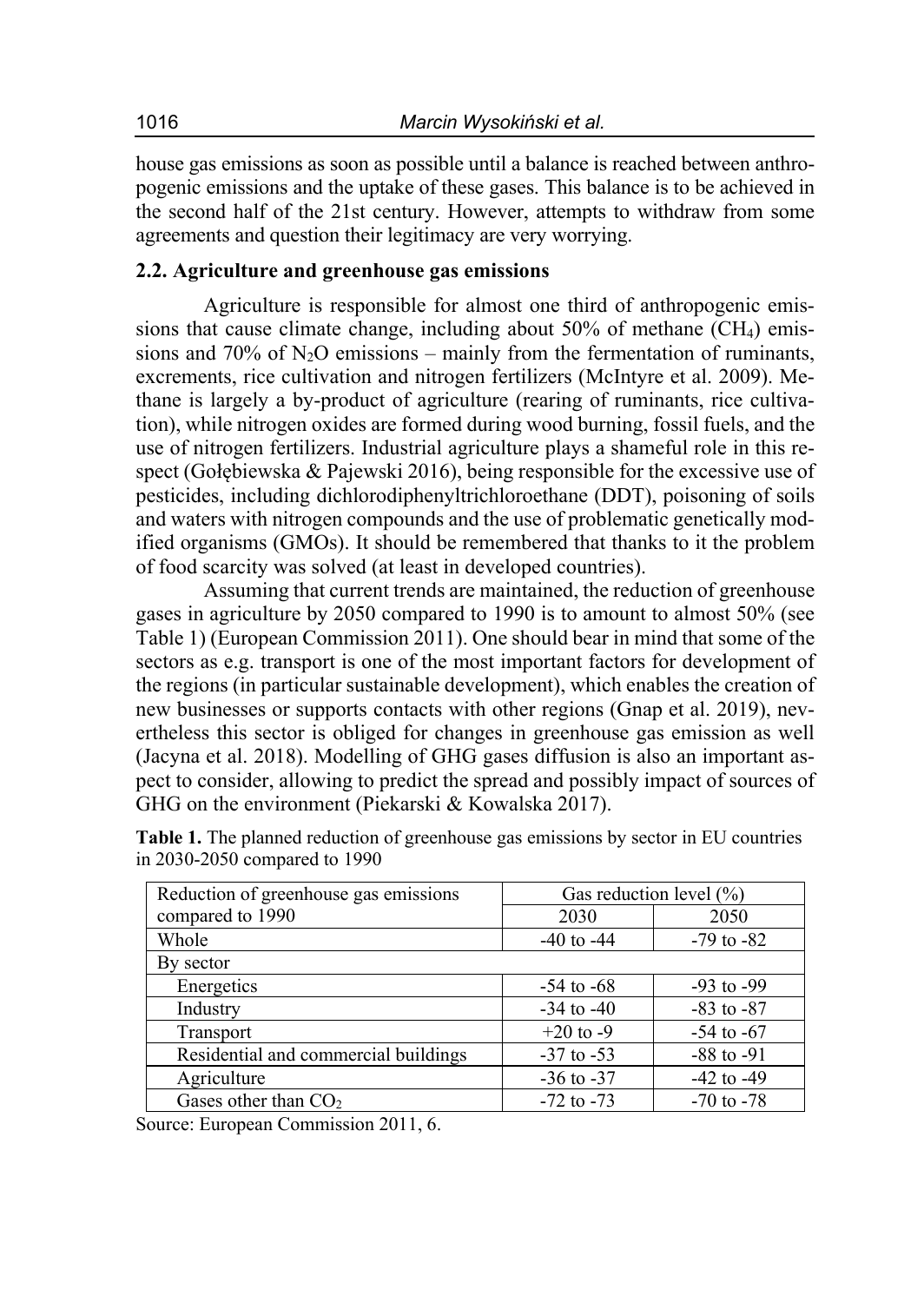Agriculture plays an important role in the fight for climate and world stability. As a branch of the global economy, it stood at the crossroads associated with the paradigms on which its functioning is to be based.

The industrial model began to run out, as it consumed increasing expenditure, both financial and non-renewable resources, and caused more and more negative externalities. Fotyma & Krasowicz (2007) recognize the year 1992 (ecological summit in Rio de Janeiro) and the first major reform of the Common Agricultural Policy (CAP), introducing the obligation to set aside some land and to protect the environment, as the symbolic end of the era of industrial agriculture. Further actions within the EU have deepened the pro-environmental attitude of agriculture. Subsequently, agriculture was included in the climate policy, both in terms of reducing greenhouse gas emissions and their absorption (sequestration).

There are two main development paths that post-industrial agriculture can follow.

Intensive agriculture, but subjected to ecological restrictions. It is to be both competitive in terms of food prices and meet basic environmental standards (cross-compliance, animal welfare standards introduced by CAP mechanisms). It is a kind of balancing the interests of farmers, consumers and environmental issues, which do not lead to rapid changes in the modern model of agriculture.

Sustainable agriculture (Zegar 2012), which is the expression of a broader paradigm of the functioning of the world economy based on sustainable development. This approach can be used in almost all fields and departments of agriculture. However, it is very important to choose the right direction of production, adapted to natural conditions, and the correct location and scale of production. These are the basic factors differentiating sustainability and contributing to improving production efficiency, and thus achieving the objectives of sustainable agriculture (Mańko et al. 2007).

Given these assumptions, agriculture must be actively involved in the fight against climate change. It is necessary to identify the current position of agriculture and the efficiency of using traditional factors of production and greenhouse gas emissions.

### **3. Materials and methods**

### **3.1. Sources for materials**

The research was based on materials and secondary data from EURO-STAT. To determine the economic and climate efficiency of agriculture in European countries in 2016 the Data Envelopment Analysis (DEA) method was used.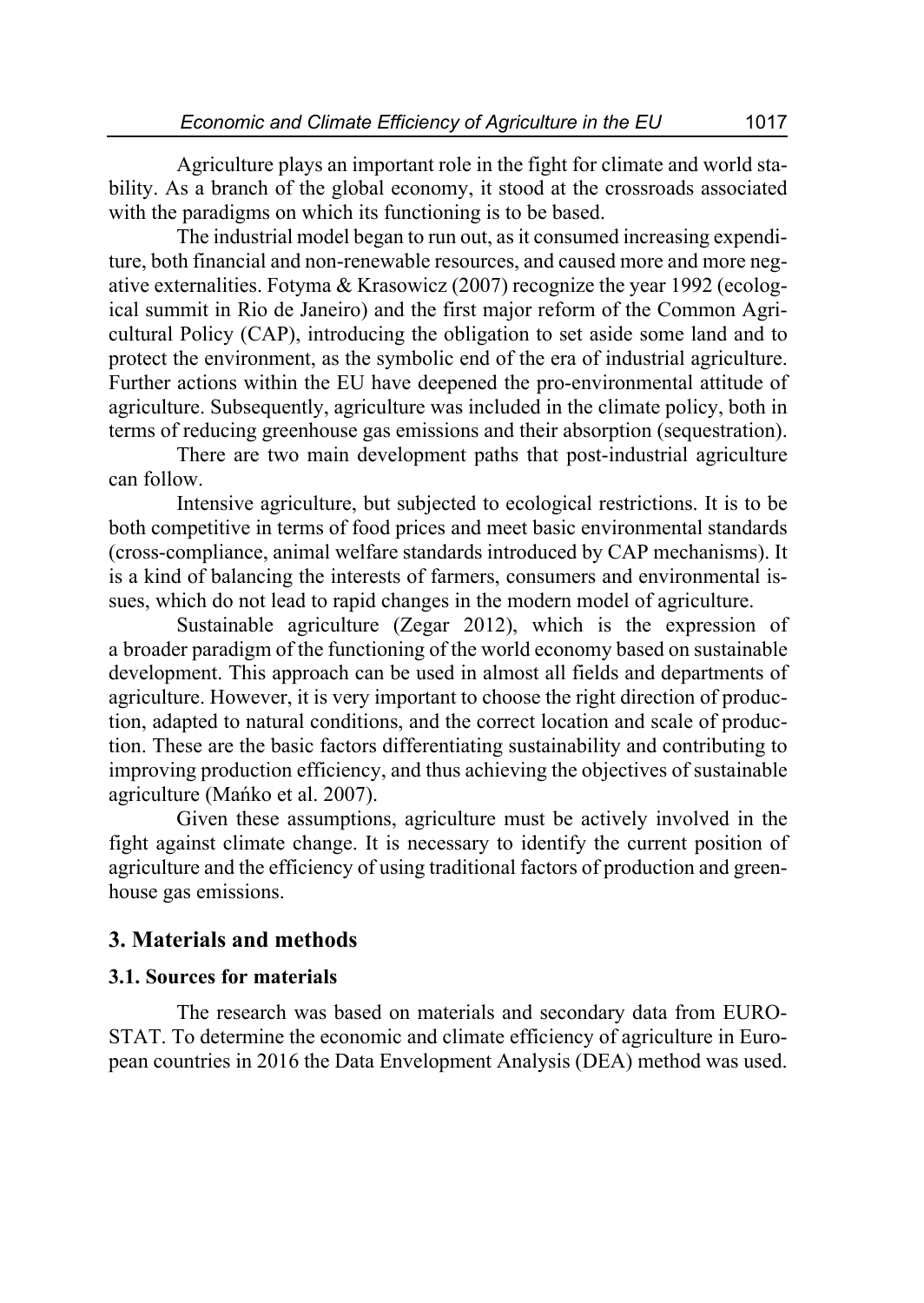### **3.2. Data Envelopment Analysis**

The Data Envelopment Analysis method is classified as nonparametric methods for testing the effectiveness of objects. In 1978, the authors of the DEA method (Charnes et al. 1978), based on the concept of productivity formulated by Debreu and Farell, defining the measure of productivity as a quotient of a single effect and single effort, applied it to a multidimensional situation, in which there are more than one effort and more than one effect (Charnes et al. 1978). Mathematically, the DEA model can be presented in the following way (Charnes et al. 1978):

objective function:

$$
\max_{u,v} \frac{\sum_{r=1}^{s} \mu_r y_{ro}}{\sum_{i=1}^{m} v_i x_{io}} \tag{1}
$$

under the following limiting conditions:

$$
\frac{\sum_{r=1}^{s} \mu_r y_{rj}}{\sum_{i=1}^{m} v_i x_{ij}} \le 1 \quad (j = 0, 1, ..., n) \qquad \mu_r, v_i \ge 0 \tag{2}
$$

$$
\frac{\mu_r}{\sum_{i=1}^m v_i x_{io}} \ge \varepsilon \quad for \quad r = 0, 1, ..., s \tag{3}
$$

$$
\frac{v_i}{\sum_{i=1}^m v_i x_{io}} \ge \varepsilon \quad for \quad i = 0, 1, ..., m \tag{4}
$$

where:

*s* – number of effects,

*m* – number of inputs,

 $\mu_r$  – weights determining the importance of individual effects,

 $v_i$  – weights determining the importance of individual inputs,

 $y_{ri}$  – the size of the *r*-th effect ( $r = 1, ..., s$ ) in the *j*-th object,

 $x_{ii}$  – the size of the *i*-th type  $(n = 1, ..., N)$  in the *j*-th object;  $(j = 1, ..., n)$ .

The DEA method allows the study of the relationship between the level of many inputs and many effects. In the DEA model *m* inputs and *s* different effects boil down to single sizes of "synthetic" input and "synthetic" effect, which are then used in calculating the object efficiency index (Roll & Hayuth 1993).

The effectiveness of the object is measured relative to other objects from the studied group and takes values from the interval (0,1). In the DEA method, the objects of analysis are Decision Making Units (DMU), which can be companies, sectors, countries (Charnes et al. 1994) (see Figure 1). The subject of the analysis is the effectiveness with which a given DMU transforms its inputs into results.

Nonparametric methods, including the DEA method, are used to analyse the effectiveness of various objects. The DEA method was most commonly used to investigate the effectiveness of banks (Berger & Humphrey 1997, Brockett et al.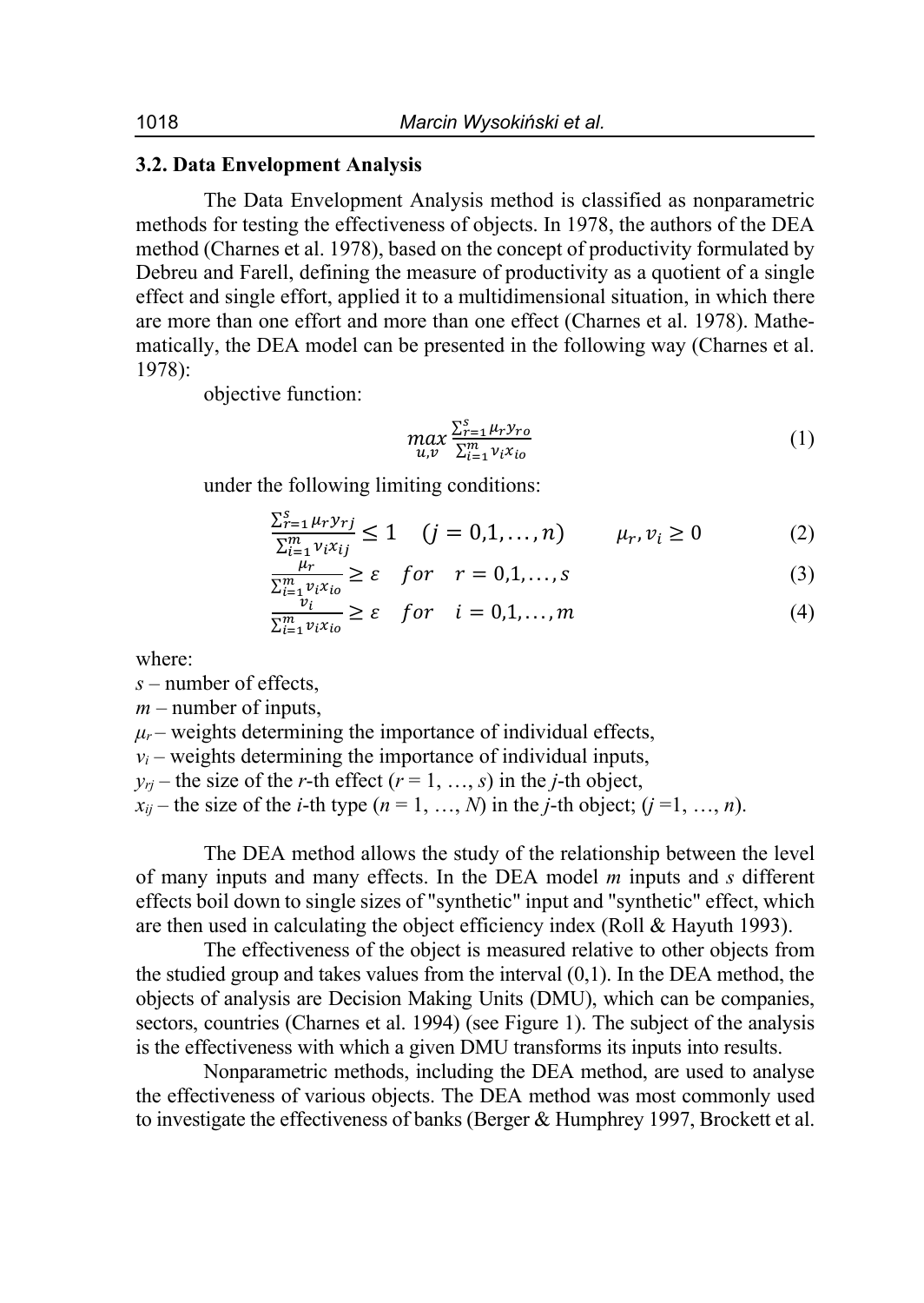1997), insurance institutions (Fukuyama & Weber 2001), educational institutions (Hu & Kao 2007, Saunders 2003), hospitals (Jacobs et al. 2006, O'Neil & Dexter 2005), farms (Galanopoulos et al. 2006), as well as industries of various types.



**Fig. 1.** CCR (Charnes, Cooper and Rhodes) efficiency curve (with constant scale effects) and BCC (Banker, Charnes and Cooper) efficiency curve (with variable scale effects), model with 1 effect and 1 input Source: Charnes et al. (1994)

DEA models are increasingly used in economic and environmental analyses. This approach was presented in research, among others Ramanathan (2005), Zhou et al. (2007), Bian & Yang (2010) and Song & Wang (2014).

### **4. Results and discussion**

Greenhouse gas emissions from agriculture in the entire EU in 2016 were estimated at 436 million tons of  $CO<sub>2</sub>$  per year, representing a decrease of almost 23% compared to 1990. This decline was particularly evident in the last decade of the last century, but it slowed down later. This was caused by a decrease in the use of nitrogen fertilizers, a decrease in the head of livestock and the implementation of EU environmental policy (Felman 2015). The introduction of the Nitrates Directive, which aimed to reduce water pollution by nitrogen compounds from agricultural production, also played an important role. The directive introduced quantitative and quantitative limits for the use of organic fertilizers. Also milk production quotas, limiting the size of cow population had a direct impact on stabilizing greenhouse gas emissions in agriculture (Syp 2017).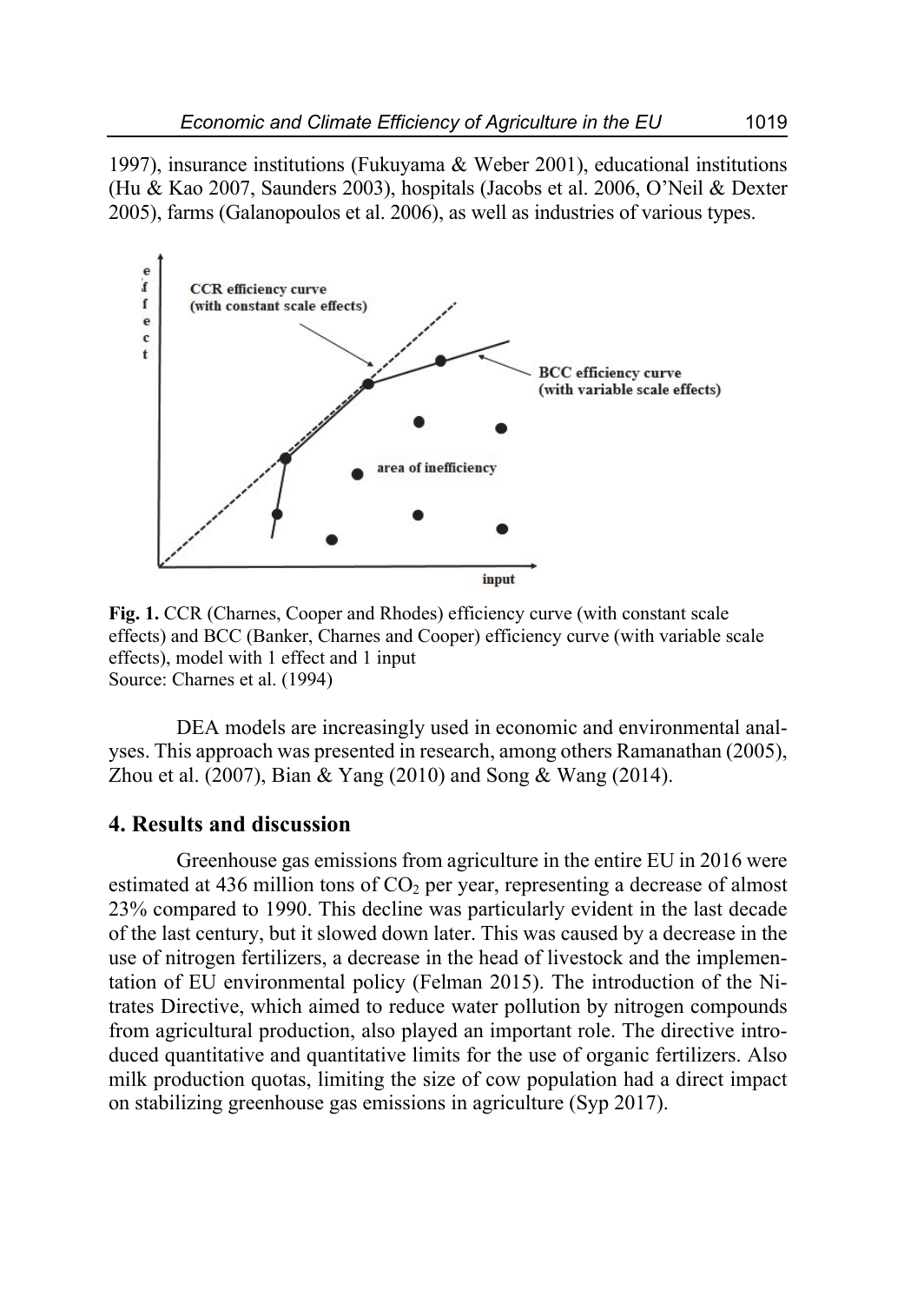The absolute decline in emissions in agriculture is comparable to other sectors (-24% – energy, -28% – industry, -34% – waste management). The share of agriculture in total EU emissions throughout the period considered remains at the same level of 10% (see Figure 2). In the individual Member States, the changes were more diverse. In the EU, the largest greenhouse gas emitters in agriculture were France  $-87$  million tons and Germany  $-72$  million tons.



**Fig. 2.** Share of greenhouse gas emission sources in the EU in 2016 Source: Own study based on Eurostat

Except for Spain, each of the Member States reduced agricultural greenhouse gas emissions in 1990-2016 (see Figure 3). The largest absolute decrease was recorded in Germany  $(-18 \text{ million tons of CO}_2)$ , Romania  $(-17 \text{ million tons})$ of  $CO_2$ ) and Poland (-15 million tons of  $CO_2$ ).

To assess individual elements of the EU economy, taking into account not only greenhouse gas emissions but also other variables, the DEA method was used and an attempt was made to determine the effectiveness of individual sectors of the EU economy by NACE2 category<sup>1</sup>. A model focused on maximizing the

<sup>&</sup>lt;sup>1</sup>Statistical Classification of EconomicActivities in the EuropeanCommunity, Rev. 2 (NACE Rev. 2) (Nomenclaturestatistique des activitéséconomiquesdans la Communautéeuropéenne), the revisedclassification was adoptedat the end of 2006 – the firstreferenceyear for NACE Rev 2 statisticsis 2008.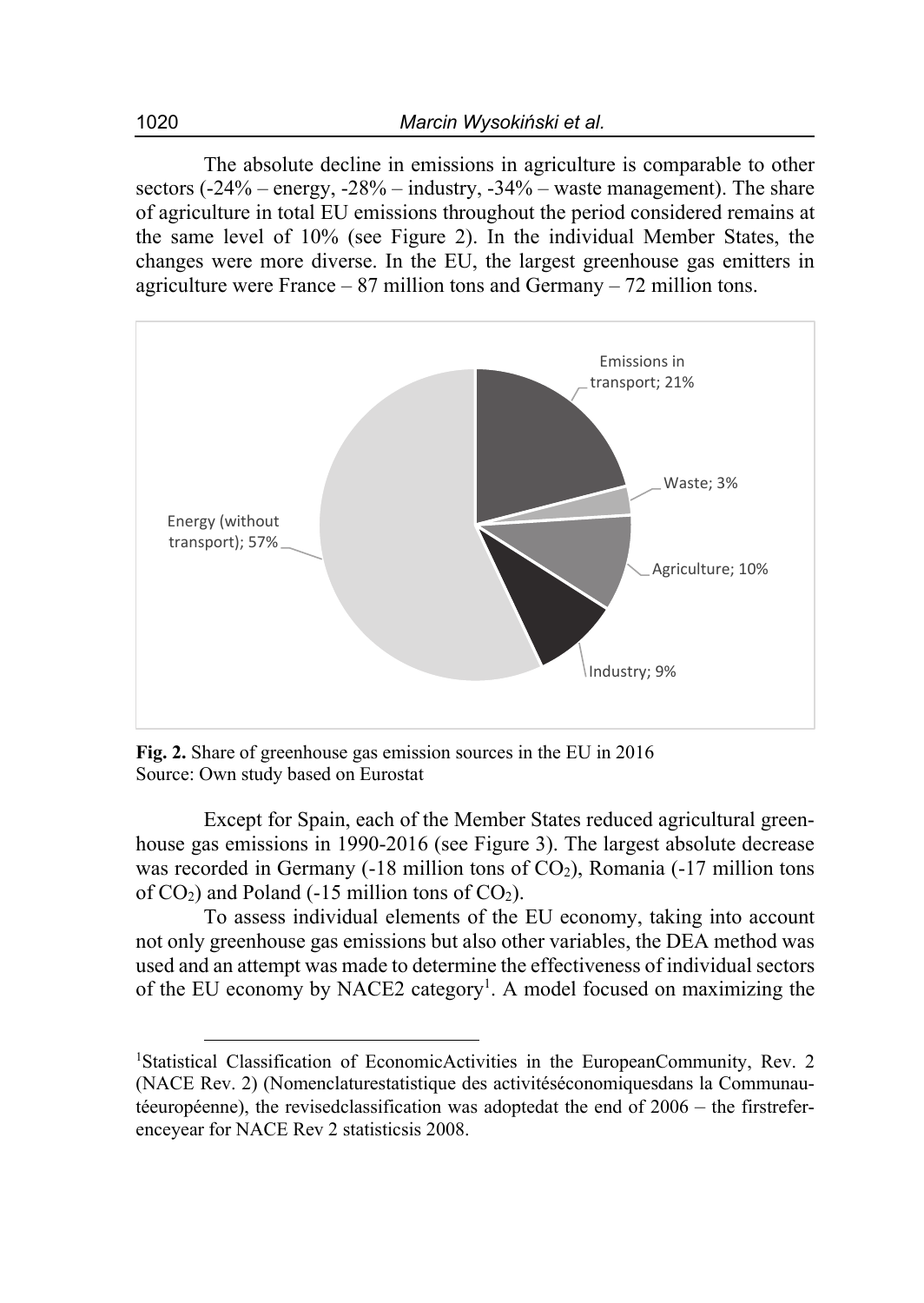CCR (Charnes, Cooper and Rhodes) output was adopted. Greenhouse gas emissions have been treated as an input in connection with the idea of a carbon budget. According to it, there is a limited amount of greenhouse gases that can be emitted by humanity to limit the temperature rise to a certain level [1.5-2.0°C (274.65- 275.15K)] according to the Paris Agreements. With this approach, greenhouse gas emissions are a resource whose use affects the efficiency of a given sector of the economy. The following variables were used in the CCR DEA profile:

- output  $y$  gross value added (euro),
- input  $x_1$  number of employees,
- input  $x_2$  greenhouse gas emissions (tons of  $CO_2$  equivalent).



**Fig. 3.** Emissions in 2016 and changes in agricultural emissions of the Member States in 1990-2016; Source: Own study based on Eurostat

Comparing individual sectors of the economy, it should be noted that there are very large differences in their efficiency (see Figure 4). It was examined that in agriculture economic and climate efficiency was only at the level of 0.034, which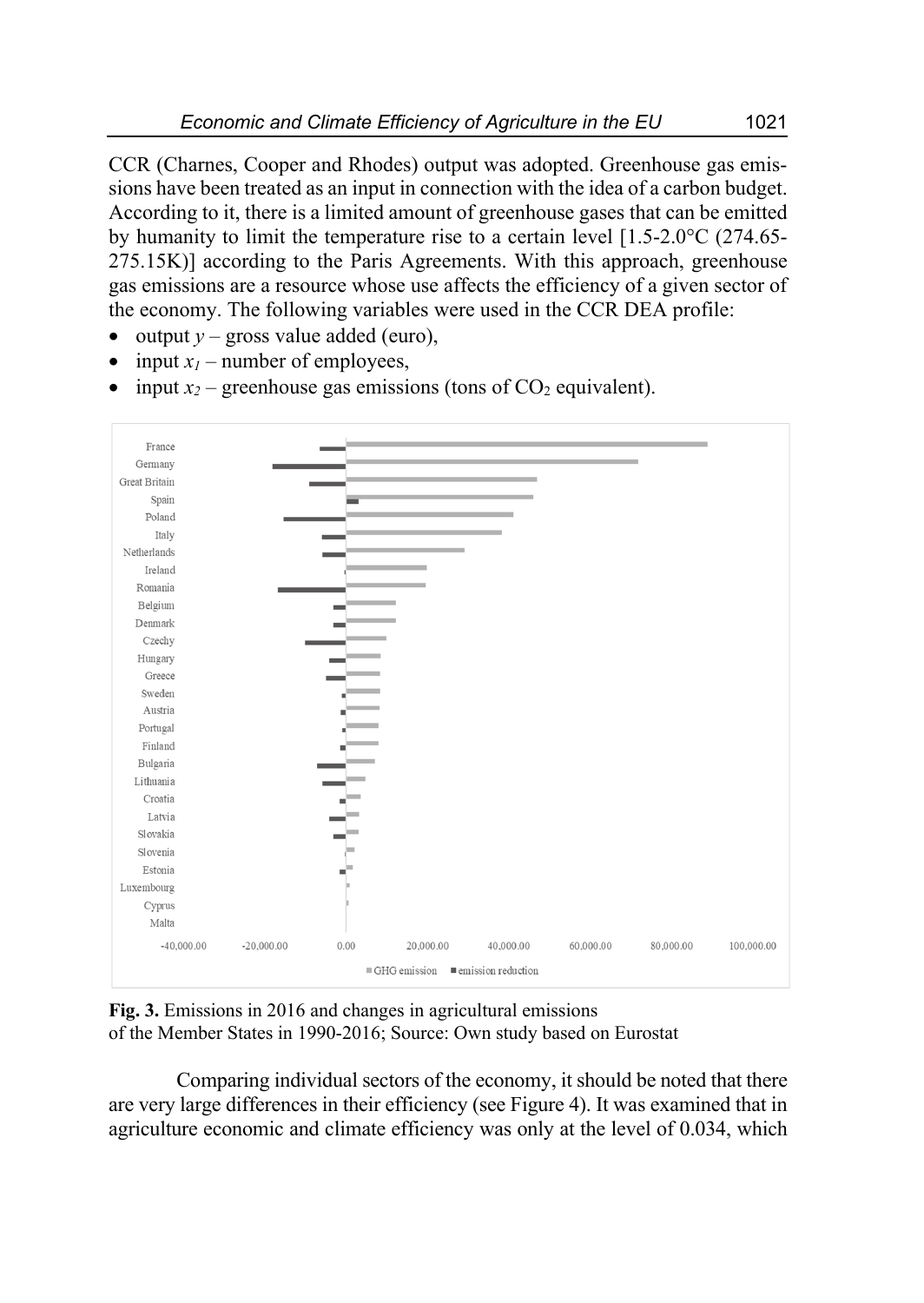is dramatically low compared to the fully effective sector. Very low efficiency was also recorded in construction (0.076) or wholesale and retail trade (0.077).

The next stage of the research was determining the level of agricultural efficiency in individual EU countries. In the initial phase of calculations, Malta and Luxembourg were eliminated, which due to their very specific structure of agriculture disturbed the obtained results. As part of the CCR DEA profile based on literature studies (Bórawski et al. 2019), the following variables were adopted:

- output  $y$  gross value added (euro),
- input  $x_l$  UAA (ha),
- input  $x_2$  number of employees,
- input  $x_3$  greenhouse gas emissions in agriculture (tons of  $CO_2$  equivalent).



**Fig. 4.** Economic and climate efficiency of sectors of the economy in the EU (DEA) Source: Own study based on Eurostat.

The calculations used data from the Eurostat database. The results of the calculations are presented in Figure 5. A ranking of countries was created starting from those with the least efficiency.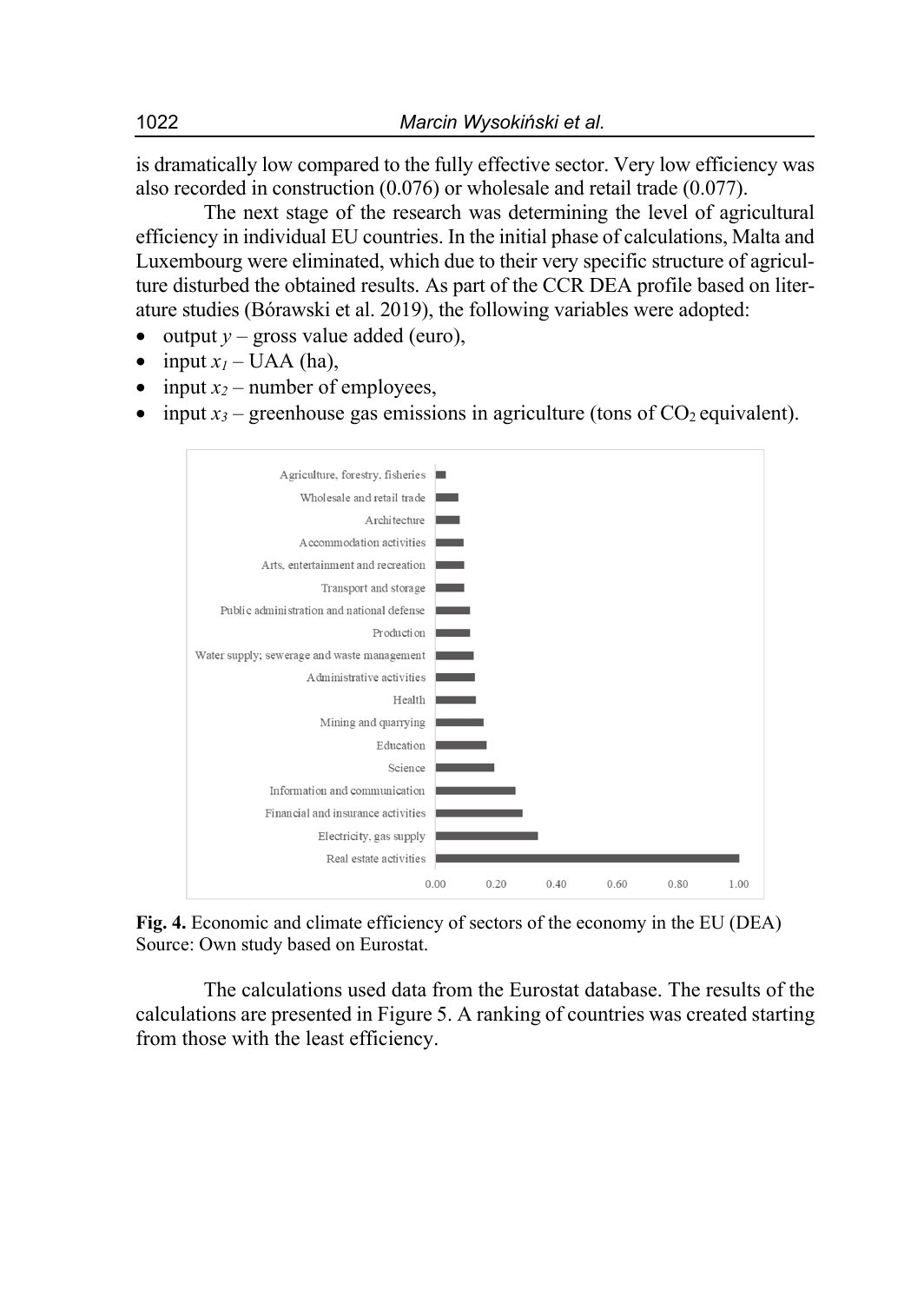

**Fig. 5.** Economic and climatic efficiency of agriculture in EU countries (DEA) Source: Own study based on Eurostat.

The average agricultural efficiency of the studied countries was at a high level of -0.626. Considering the inputs and outputs applied, agriculture in five countries: Italy, Cyprus, the Netherlands, Slovakia and Finland should be considered as fully effective (benchmark). Polish agriculture, with an efficiency of 0.28, next to Lithuanian 0.267, was at the end of the ranking. The best countries achieve the same results as Poland, using only 28% of resources.

For future research mathematical, numerical or simulation model for the described research may be elaborated according to the structure presented in literature (e.g. Kostrzewski 2020, Kostrzewski 2017, Chamier-Gliszczyński 2017). However, it will be huge scale research which needs various types of data elaboration.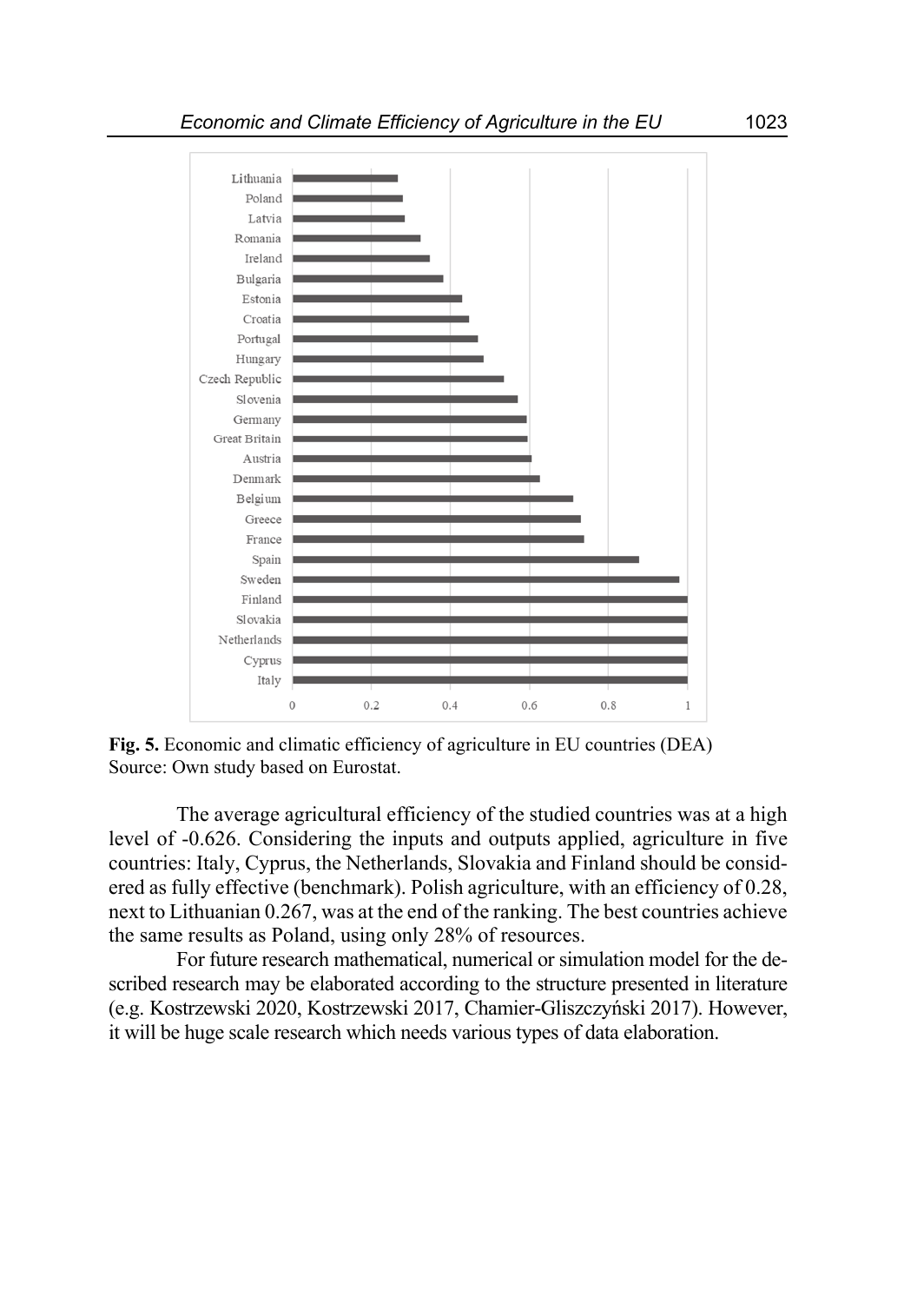## **5. Conclusions**

Climate change is a phenomenon that will affect all sectors of the European economy. Surprisingly, EU level regulations aimed at reducing GHG emissions may have a major impact on these changes. In connection with the above, it is important to determine what path agriculture has taken over the background of other departments and what is its climatic efficiency when using resources. The conducted research allowed us to accept the following conclusions:

- 1. In 1990-2016, agriculture accounted for around 10% of EU greenhouse gas emissions, despite the reduction of emissions by around 23% over the period considered. The constant share of agriculture resulted from a similar level of decline in emissions in other sectors of the economy.
- 2. During the period considered, each of the Member States, except for Spain, reduced its greenhouse gas emissions in agriculture. The largest absolute decrease was recorded in Germany  $(-18 \text{ million tons of CO}_2)$ , Romania  $(-17 \text{ million oz})$ lion tons of  $CO<sub>2</sub>$ ) and Poland (-15 million tons of  $CO<sub>2</sub>$ ).
- 3. Agriculture has the lowest economic and climate efficiency of all sectors of the economy in the EU studied.
- 4. Comparing the agriculture of individual countries, it was observed that the highest economic and climate efficiency was achieved in such countries as Italy, Cyprus, the Netherlands, Slovakia and Finland. Poland, apart from Lithuania and Latvia, was among the three countries with the lowest efficiency.

The climatic efficiency of agriculture is at the lowest level among other sectors of the economy. However, it should be born in mind that it provides the most important products necessary for the functioning of society – food. All kinds of activities contributing to reducing GHG emissions in agriculture must take this into account, as well as the fact that since 1990 significant reductions have been made.

#### **References**

- Berger, A.N., Humphrey, D.B. (1997). Efficiency of financial institutions: International survey and directions for future research. *European Journal of Operational Research*, *98*, 175-212.
- Bian, Y., Yang, F. (2010). Resource and environment efficiency analysis of provinces in China: A DEA approach based on Shannon's entropy. *Energy Policy*, *38*, 1909-1917.
- Bórawski, P., Grzybowska-Brzezińska, M., Dunn, J.W. (2015). The evaluation of efficiency of Polish agriculture. *Acta Universitatis Agriculturae et Silviculturae Mendelianae Brunensis, 63*(1), 175-183.
- Bórawski, P., Bełdycka-Bórawska, A., Szymańska, E.J., Jankowski, K.J., Dunn, W. (2019). Factors shaping, efficiency of rapeseed farms in Poland. *Polish Journal of Environmental Studies, 28*(1), 43-51.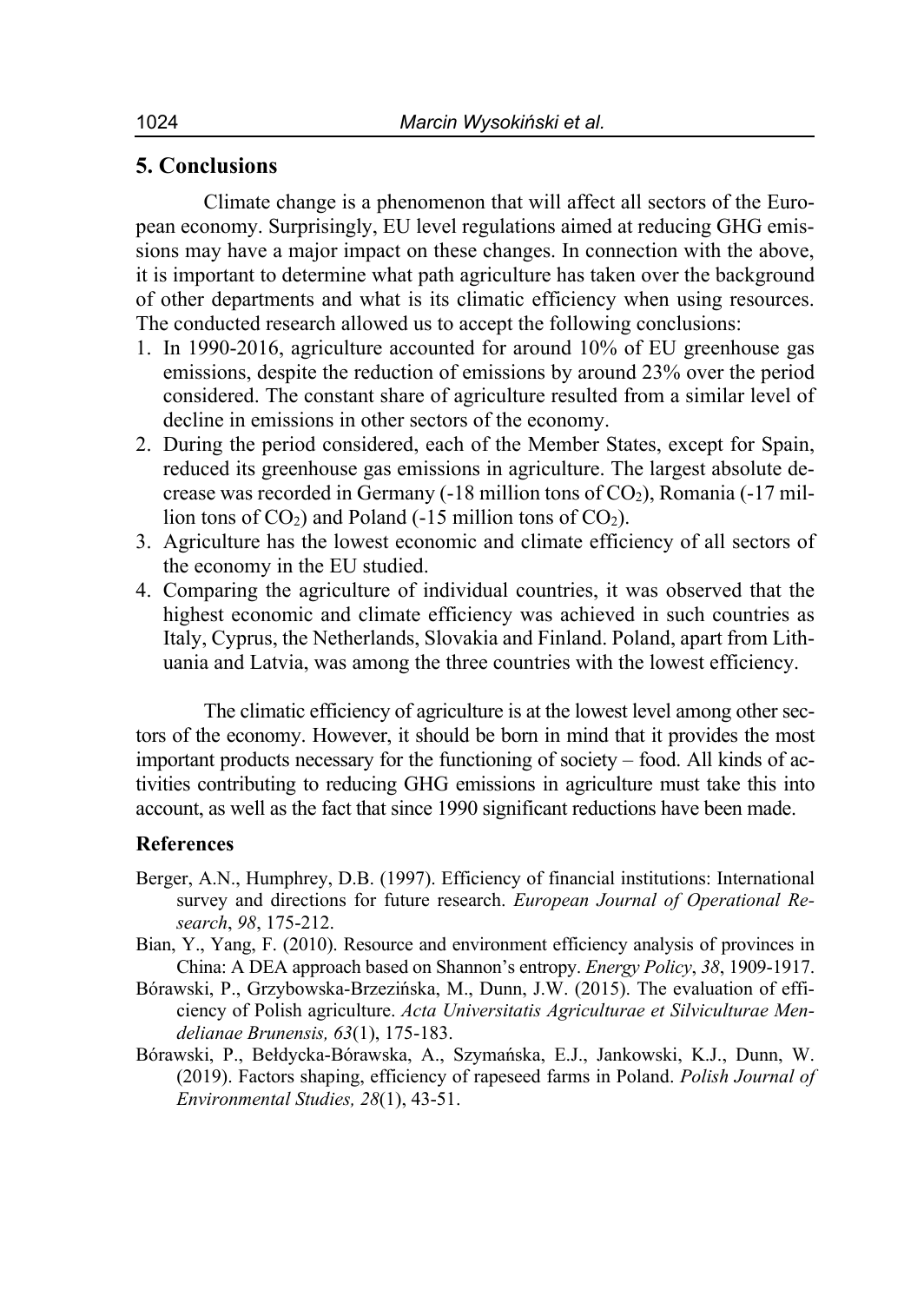- Brockett, P.L., Charnes, A., Cooper, W.W., Huang, Z.M., Sun, D.B. (1997). Data transformations in DEA cone ratio envelopment approaches for monitoring bank performances. *European Journal of Operational Research, 98*(2), 250-268.
- Chamier-Gliszczyński, N. (2017). Travelling cost an assessment criterion of the model of city logistics. *Carpathian Logistics Congress (CLC'2016),* Tanger Ltd., 287-292.
- Charnes, A., Cooper, W.W., Lewin, A.Y., Seiford, L.M. (1994). *Data Envelopment Analysis: Theory, Methodology and Application*. Kluwer Academic Publishers: Dordrecht, The Netherlands, 513-514.
- Charnes, A., Cooper, W.W., Rhodes, E. (1978). Measuring the efficiency of decision making units. *European Journal of Operational Research, 2*(6), 429-444.
- European Commission (2011). *Energy Roadmap 2050*. Communication from the Commission to the European Parliament, the Council, the European Economic and Social Committee and the Committee of the Regions, COM (2011) 885, Brussels.
- Felman, T. (ed.) (2015). *An economic assessment of GHG mitigation policy options for EU agriculture,* Luxembourg: Publications Office of the European Union.
- Fukuyama, H., Weber, W.L. (2001). Efficiency and productivity change of non-life insurance companies in Japan. *Pacific Economic Review, 6*(1), 129-146.
- Fotyma, M., Krasowicz, S. (2007). Teoria i praktyka zrównoważonego rozwoju rolnictwa w krajach europejskich, *Fragmenta Agronomica, 3*, 95.
- Galanopoulos, K., Aggelopoulos, S., Kamenidou, I., Mattas, G. (2006). Assessing the effects of managerial and production practices on the efficiency of commercial pig farming. *Agriculture Systems, 88*(2-3), 125-141.
- Gnap, J., Varjan, P., Ďurana, P., Kostrzewski, M. (2019). Research on relationship between freight transport and transport infrastructure in selected European countries. *Transport Problems*, *14*(3), 63-74.
- Gołębiewska, B., Pajewski, T. (2016). Negatywne skutki produkcji rolniczej i możliwości ich ograniczania, *Roczniki Naukowe SERiA*, *XVIII*(3), 29-34.
- Hu, J-L., Kao, Ch-H. (2007). Efficient energy-saving targets for APEC economies. *Energy Policy, 35*, 373-382.
- Intergovernmental Panel on Climate Change. (2013). *Principles Governing IPCC Work*. Batumi, 14-18 October 2013.
- Jacobs, R., Smith, P.C., Street, A. (2006). *Measuring Efficiency in Healthcare*. Cambridge: Cambridge University Press.
- Jacyna, M., Wasiak, M., Lewczuk, K., Chamier-Gliszczyński, N., Dąbrowski, T. (2018). Decision Problems in Developing Proecological Transport System. *Rocznik Ochrona Środowiska, 20*(2), 1007-1025.
- Kostrzewski, M. (2020). Sensitivity Analysis of Selected Parameters in the Order Picking Process Simulation Model, with Randomly Generated Orders. Entropy, 22*(4)*, 423, 1-21.
- Kostrzewski, M. (2017). Implementation of distribution model of an international company with use of simulation method. *Procedia Engineering*, *192*, 445-450.
- Mańko, S., Sass, R., Sobczyński, T. (2007). Level of sustainability of agricultural production in Poland as compared with the European Union countries. *Folia Univ. Agric. Stetin. Oeconomica*, *254*(47), 177-184.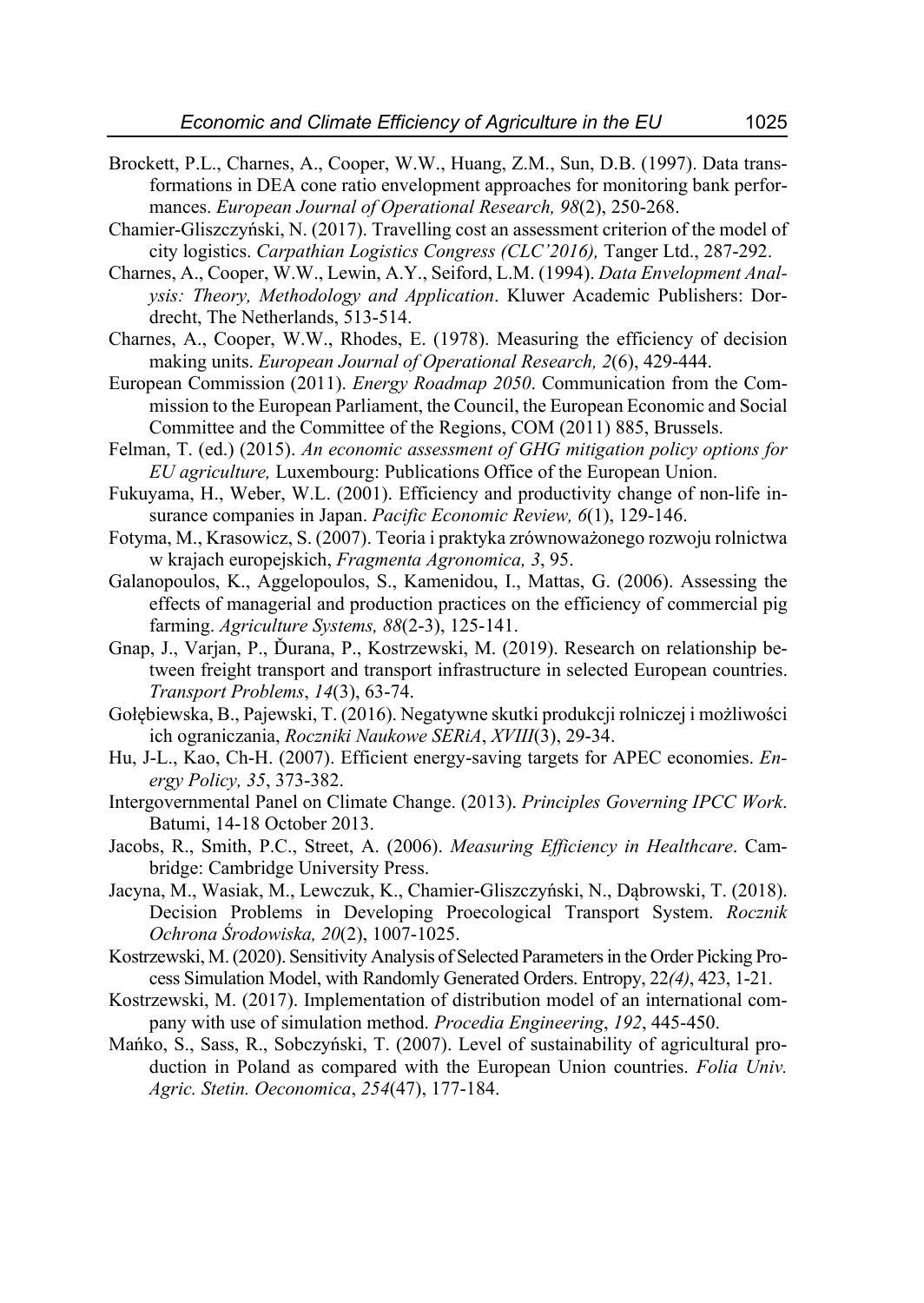McIntyre, B.D., Herren, H.R., Wakhungu, J., Watson, R.T. (2009). *Agriculture at a Crossroads. Global Report*, International Assessment of Agricultural Knowledge, Science and Technology for Development: Washington, DC, 21.

- Ministry of Environment of the Republic of Poland (2019). *Polityka ekologiczna państwa 2030,* Warszawa.
- O'Neil, L., Dexter, F. (2005). Methods for understanding super-efficiency Data Envelopment Analysis. Results with an applications to hospital in patient surgery. *Health Care Management Science, 8*(4), 291-298.
- Piekarski, J., Kowalska, A. (2017). Methodology of Creating Numerical Application for Simulation Pollutants Diffusion in the Atmosphere. *Rocznik Ochrona Środowiska, 19*, 465-479.
- Ramanathan, R. (2005). Analysis of energy consumption and carbon dioxide emissions in countries of the Middle East and North Africa. *Energy, 30*, 2831-2842.
- Roll, Y., Hayuth, Y. (1993). Port performance comparison applying Data Envelopment Analysis (DEA). *Maritime Policy and Management, 20,* 154-156.
- Saunders, E.S. (2003). Cost efficiency in ARL academic libraries. *The Bottom Line, 16*(1), 5-14.
- Sulewski, P., Czekaj, S. (2015). Zmiany klimatyczne oraz instytucjonalne a przewidywane wyniki ekonomiczne gospodarstw. *Zagadnienia Ekonomiki Rolnej*, *1*, 76.
- Song, M.L., Wang, S.H. (2014). DEA decomposition of China's environmental efficiency based on search algorithm. *Applied Mathematics and Computation, 247*, 562-572.
- Syp, A. (2017). Emisje gazów cieplarnianych z rolnictwa w latach 1990-2014. *Zeszyty Naukowe Szkoły Głównej Gospodarstwa Wiejskiego w Warszawie Problemy Rolnictwa Światowego, 17*(2), 244-255.
- United Nations. (2015). *Framework Convention on Climate Change*. FCCC/CP/2015/ L.9, 12 December 2015.
- World Meteorological Organization. (2017). *Statement on the Status of the Global Climate in 2016*. Geneva.
- Zegar, J.S. (2012). Współczesne wyzwania rolnictwa. Paradygmaty. Globalizacja. Polityka. Warsaw: PWN.
- Zhou, P., Poh, K.L., Ang, B.W. (2007). A non-radial DEA approach to measuring environmental performance. *European Journal of Operational Research, 178*, 1-9.

#### **Abstract**

The article in the theoretical part draws attention to the phenomenon of climate change and two-way relations between these changes and agriculture. Agriculture as an economic sector is extremely sensitive to any climatic disturbances. However, as a greenhouse gas (GHG) emitter, it contributes to this process. In the era of significant reductions in GHG emissions, it is becoming increasingly important to obtain the highest economic effects with the smallest external effects (e.g. GHG). The purpose of the article is therefore to determine the level of GHG emissions in agriculture and the economic and climate efficiency of agriculture in EU countries and comparison to other sectors of the economy. The DEA method was used in the study. Calculations were made based on Eurostat data.

meteomodel.pl [https://meteomodel.pl]